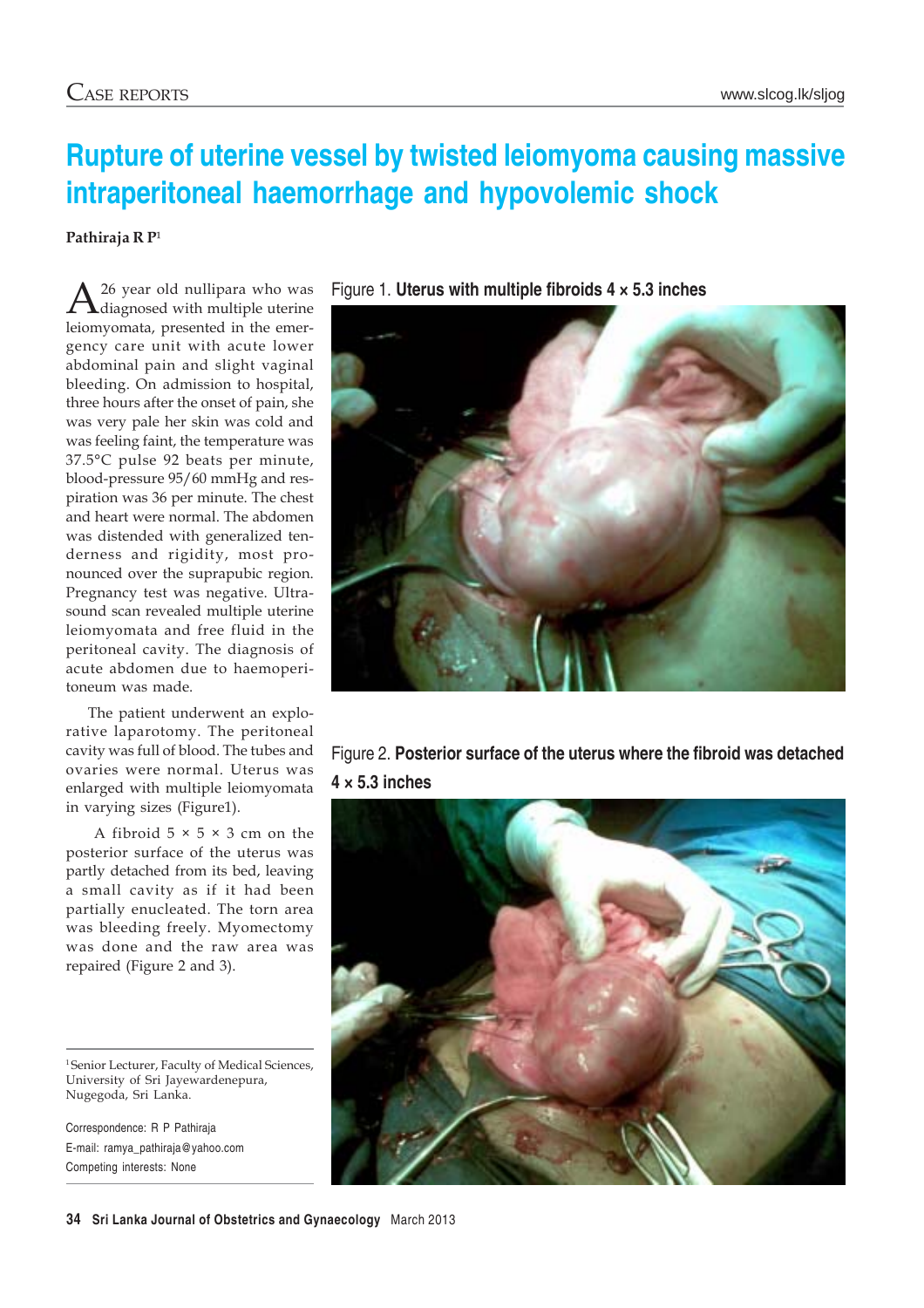Figure 3**. Following the repair of the posterior surface of the uterus where the fibroid was detached 4 × 5.3 inches**



Figure 4**. After removal of all the fibroids 4 × 5.3 inches**



Other fibroids were also removed (Figure 4). The patient's postoperative course was uneventful. The histology reported as leiomyomata containing haemorrhages with areas of oedema and thrombosis. There were no abnormal cellular mitosis.

## **Discussion**

Haemoperitoneum associated with uterine leiomyoma is very rare. In most cases the bleeding occurs as a result of rupture of a superficial vein<sup>1</sup> and occasionally due to avulsion by trauma<sup>2</sup> or due to rupture of fibroid<sup>3</sup>. Rupture of a vein on the surface of a uterine fibromyoma was first reported by Von Rokitansky C<sup>4</sup> the condition was discovered at necropsy of a girl who had died from intra abdominal haemorrhage.

Haemoperitoneum from subserous fibroid due to spontaneous avulsion is reported in only three cases<sup>5</sup>, the first case was reported by Shelly in 1931 and Cottalorda in 1935 reported another case in whom gangrenous appendix was found, adherent to the avulsed fibroid at laporatomy carried out for suspected appendicitis<sup>5,6</sup> and the third case was reported by Pappa Dasari in 2005<sup>6</sup>.

There has been much speculation regarding the factors which precipitate rupture of the veins on the surface of fibroid tumours. Twisting of the pedicle of a subserous myoma, a direct blow to the abdomen, abdominal massage, a fall, violent coitus, injury to a vein by the sacral promontory and an increase in intraabdominal pressure, which may then increase the venous pressure have all been blamed. Increased venous congestion and rupture of the tumour during menstruation and pregnancy has been reported by Mattison and Yeh7 .

Trauma associated with pelvic fractures can also cause avulsion of the pedunculated leiomyoma<sup>3,5</sup>. Posterior location of a bleeding vein supports the theory of direct-contact injury from the promontory of the sacrum. Degeneration of a leiomyoma